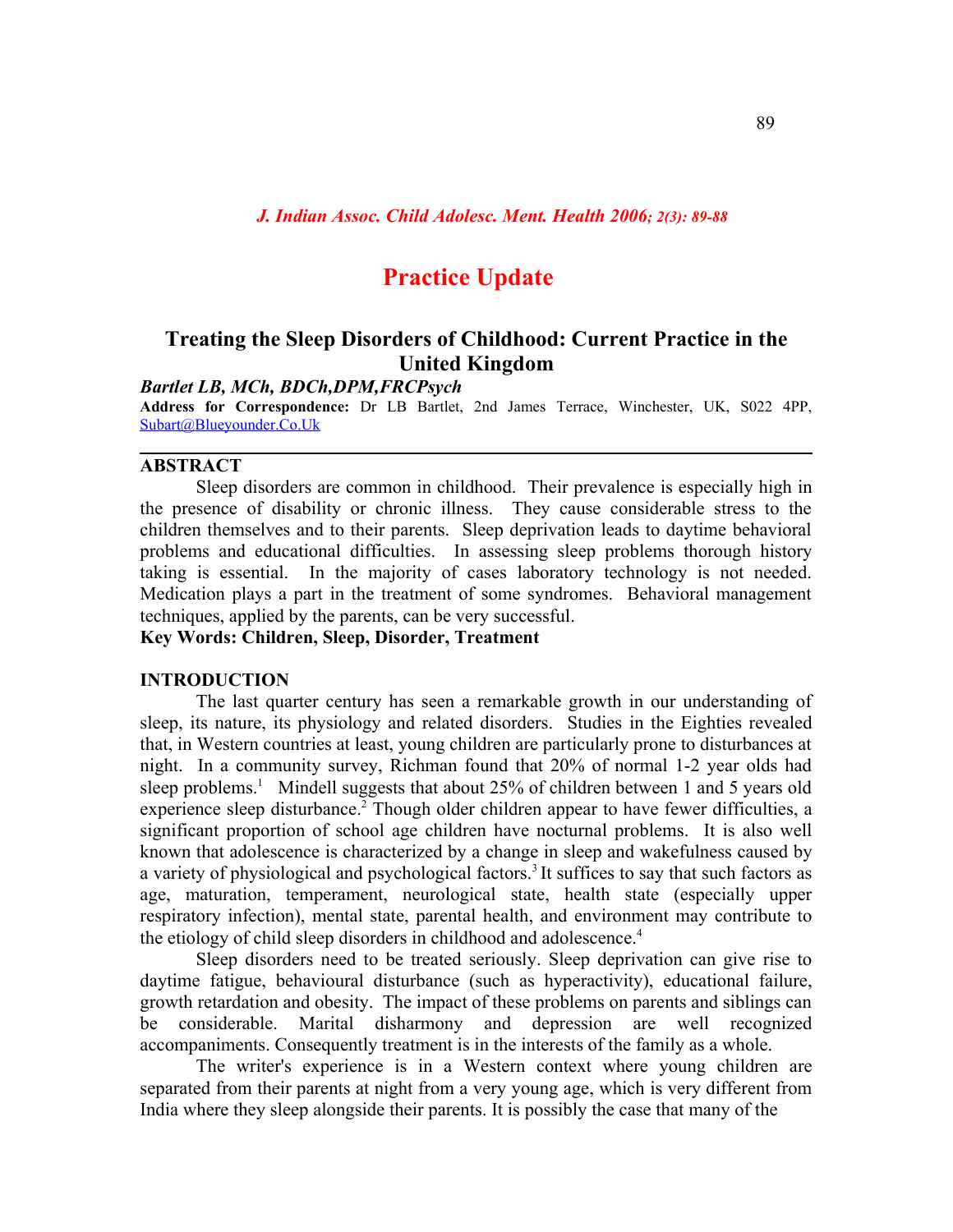problems that Western parents face arise directly from this night time separation. Thus some of the measures and practices described below in the sections relating to sleep hygiene and treatment of the under fives would not fit the needs of Indian families.

# **The Nature of the Disorders**

Sleep disorders in children fall into two main categories, the dyssomnias and the parasomnias. The dyssomnias include those disorders that result in difficulty in either initiating or maintaining sleep or involve sleepiness. They are disorders that are associated with disturbed sleep at night or impaired wakefulness. The parasomnias, on the other hand, are disorders that disrupt sleep after it has been initiated and are disorders of arousal, partial arousal, or sleep stage transitions. They are intrusions in the sleep process but do not usually result in complaints of insomnia or excessive sleepiness.

#### **ASSESSMENT**

If possible, both parents should be present with the child for the assessment appointment. A sleep diary should be sent to the family in advance and the child's sleep patterns recorded for a week. Such information is much more valuable that a parent's imprecise retrospective account.

The taking of a full, detailed sleep history is essential. This entails assessing the problem in depth and from all angles: associated physical, psychological and family factors; past diagnosis, advice and treatment; the child's emotional and behavioral state; developmental history; past sleep patterns; and environmental factors such as sleeping arrangements. In practice many clinics use specially designed questionnaires. The Southampton Questionnaire is one such instrument that covers the field comprehensively and takes about 40 minutes to administer (the questionnaire can be obtained from Southampton Children's Sleep Disorder Service, Ashurst Hospital, Southampton SO40 7AR, UK). In addition to providing relevant data the interview process helps establish rapport between the family and the therapeutic team. It also provides an opportunity to appraise the behavior of the child, the parents and their mutual interactions. Physical examination is sometimes indicated – for example, when upper respiratory symptoms are suspected as contributing factors. Objective technologies are required in a small percentage of cases. Home (ambulant) monitoring of EEG, EMG and EOG patterns is now possible. Limb movements yielding information about sleep-wake patterns can be measured by actometry. The actometer is a movement sensor with a computerised recording system yielding valuable data pertaining to sleep-wake problems. In this procedure a small wristwatch-like device is attached to the child's ankle or wrist. It is usually well tolerated. Full sleep laboratory polysomnography (PSG) can be useful when there are diagnostic difficulties. When parental descriptions of abnormal nocturnal events are puzzling or inadequate a parentally taken home video can sometimes be very informative.

In ordinary clinic practice a full history, observation of the child and family and well recorded sleep diary data often suffice to make a diagnosis and a therapeutic formulation.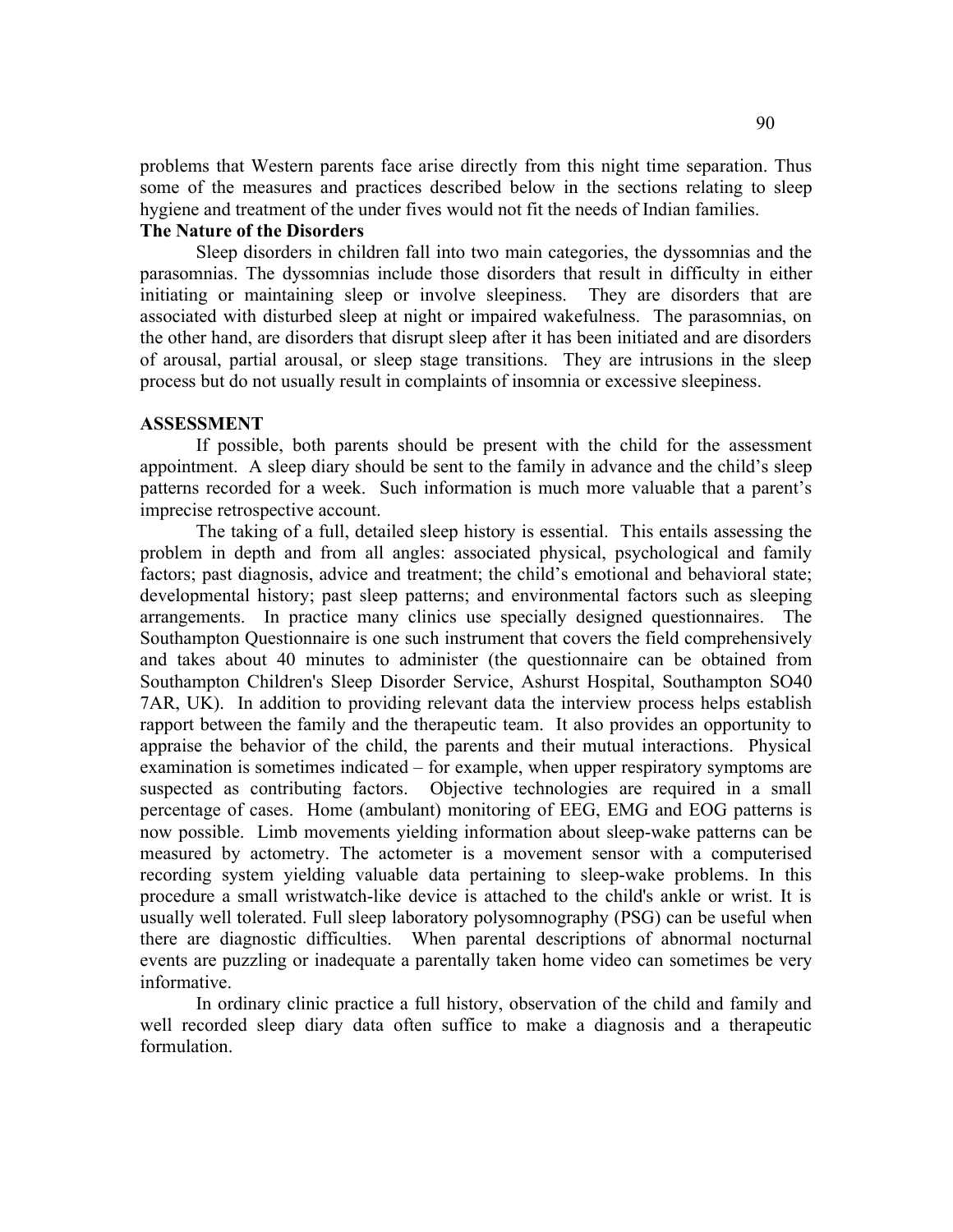# **MANAGEMENT Sleep Hygiene**

A multitude of factors affect the way children sleep, Patterns that seem odd to the clinicians should not be labeled "problematic" without further consideration. Many parents will be helped though understanding the basic tenets of "sleep hygiene" and applying them to their own child. These are:

- The sleep environment should be quiet and comfortable.
- There should be a consistent and regular evening and bedtime routine.
- The child should learn to fall asleep without the parents being present.
- No boisterous play at bedtime.
- Food intake during the day  $-$  not at night
- Stimulant drinks should not be taken in the evening
- Bed should not be a seen as a punishment.

#### **Treatment**

Age, development and maturation are of prime importance in considering the treatment of children's sleep disorders. For that reason the following account will be on an age group basis.

# *The Under Fives*

Cultural factors such as rearing practices, sleeping arrangements and proximity of other family members affect the behavior of young children at night. Consequently, problems may be less common in an Indian context but are certainly widespread in Western societies. Settling problems, repeated night wakings and early morning wakings can prove very stressful. Furthermore, they can lead to daytime behavior disturbance and parental fatigue.

These disorders are mainly behavioral and respond well to behavioral management. The clinic team, with parental participation, needs to work out from a behavioral perspective exactly what happens at night. A functional analysis looking at the antecedents, the aberrant sleep patterns and the consequences of these behaviors is required. Ways of reducing or eliminating these patterns are considered. Then a written plan is drawn up. It is essential that the parents find the plan acceptable and within their own potential to carry out – they, not the clinic team, are about to become the plan managers. Some behavioral strategies that are commonly used are mentioned in Table 1.

| <b>Strategy</b>                                     | <b>Psychological Term</b>     |
|-----------------------------------------------------|-------------------------------|
| Good bedtime routine                                | Cueing, Stimulus Ccontrol     |
| Ignoring crying                                     | Non-reinforcement, Extinction |
| Returning child to room                             | Non-reinforcement, Extinction |
| Cutting out refreshments at night                   | Non-reinforcement, Extinction |
| Keeping the child out of the parental bed           | Non-reinforcement, Extinction |
| Parent sits by child's bed but moves away slowly on | Graded change                 |
| successive nights                                   |                               |
| Rewarding good night time behavior                  | Positive reinforcement        |
| Maximising parental strengths                       |                               |
| Diary keeping                                       |                               |
| Timing                                              |                               |

**Table 1: Behavioural strategies used in managing sleep disorders**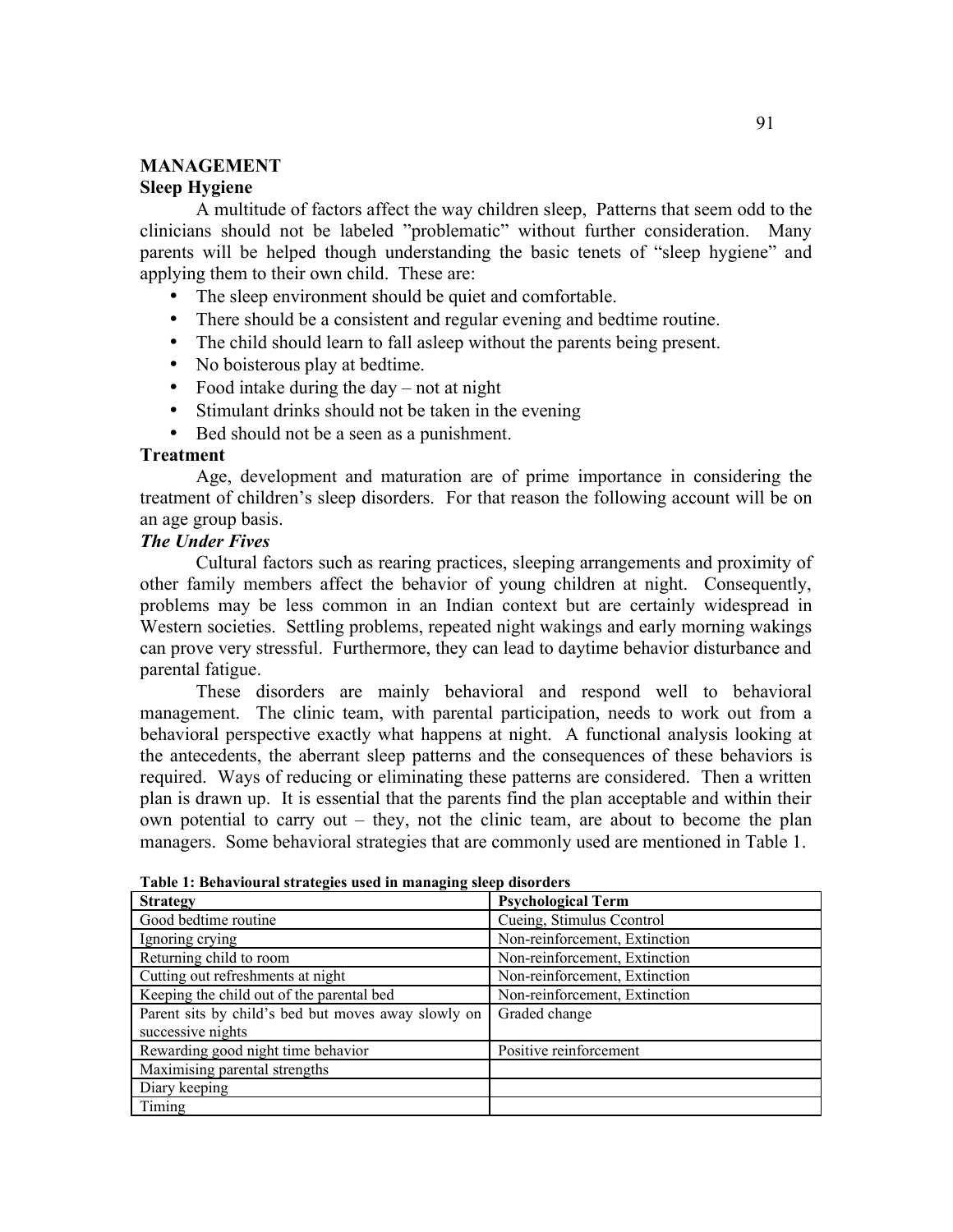This list is not exhaustive but illustrates some of the most commonly used strategies. With experience therapists can become very skilled in helping parents use these strategies. Sensitivity to parents' strengths and weaknesses is most important. For example, an anxious, naturally overprotective mother is unlikely to agree to, or succeed with, the "cry it out" approach. She is more likely to achieve good results with the graded change method. Once again it needs to be said that it is the parents, not the clinic workers that become the therapists. This is a stressful role and good telephonic support from the clinic team can make the difference between success and failure. In the U.K. most of the routine therapeutic work is managed – very effectively – by nurses.

Hypnotics are of very limited value in this age group. There use in a routine way is not to be recommended. While they may help a child sleep, their discontinuance is commonly followed by a return of the old aberrant patterns. Occasionally they may be used as an adjuvant to a behavioral programme that is proving stressful to the parents. For example, a degree of sedation that results in a child waking three times a night rather than ten times a night might make it possible for the parents to return the child to its bed every time. Of course, if the child is "knocked out" completely there is no learning and the behavioral programme does not operate and no progress is made. The most frequently employed hypnotics in the UK are the phenothiazines (such as Trimeprazine).

The non-REM parasomnias are of considerable importance in this age group. Here the focus is on disturbances within slow wave (deep) sleep itself. Young children may manifest confusional arousals, nightmares, night terrors, sleep talking or walking. These usually occur about two hours after sleep onset at the end of the first sleep cycle. Most of these events can be regarded as developmental and not requiring treatment. But night terrors, which are common, can become problematic. The child appears restless and agitated and to the parents looks distressed. Efforts on their part to reassure the child are unsuccessful as the child is still asleep. Here anticipatory waking is the treatment of choice. Through diary keeping, parents need to establish the time the disturbance usually occurs. Thereafter they should waken the child about 30 minutes before the expected occurrence. The child is spoken to quietly and then allowed to return to sleep. This procedure carried out for a few nights, is often enough to break the pattern. In resistant cases a benzodiazepine such as diazepam, in age appropriate dosages, taken at bedtime can be effective. Children that sleep walk can endanger themselves in their wanderings. The same strategies (as in night terrors) should be used here.

Nightmares occur in REM sleep and are experienced by most children between three and eight years of age. The often persist into later childhood. In very young children dream content may relate to monsters; in older children to more reality based matters such as school bullies. Parents are often unaware of their children's nightmares as many children find the act of disclosing them painful. When nightmares are severe children wake and need parental reassurance. If possible, these children should be resettled in their own beds.

#### *Children Five to Twelve Years*

Children in the middle years have fewer problems than their younger peers. Even so, some children in this age group suffer stressful nocturnal experiences. Children traumatized by war, catastrophe or family breakdown are particularly at risk in this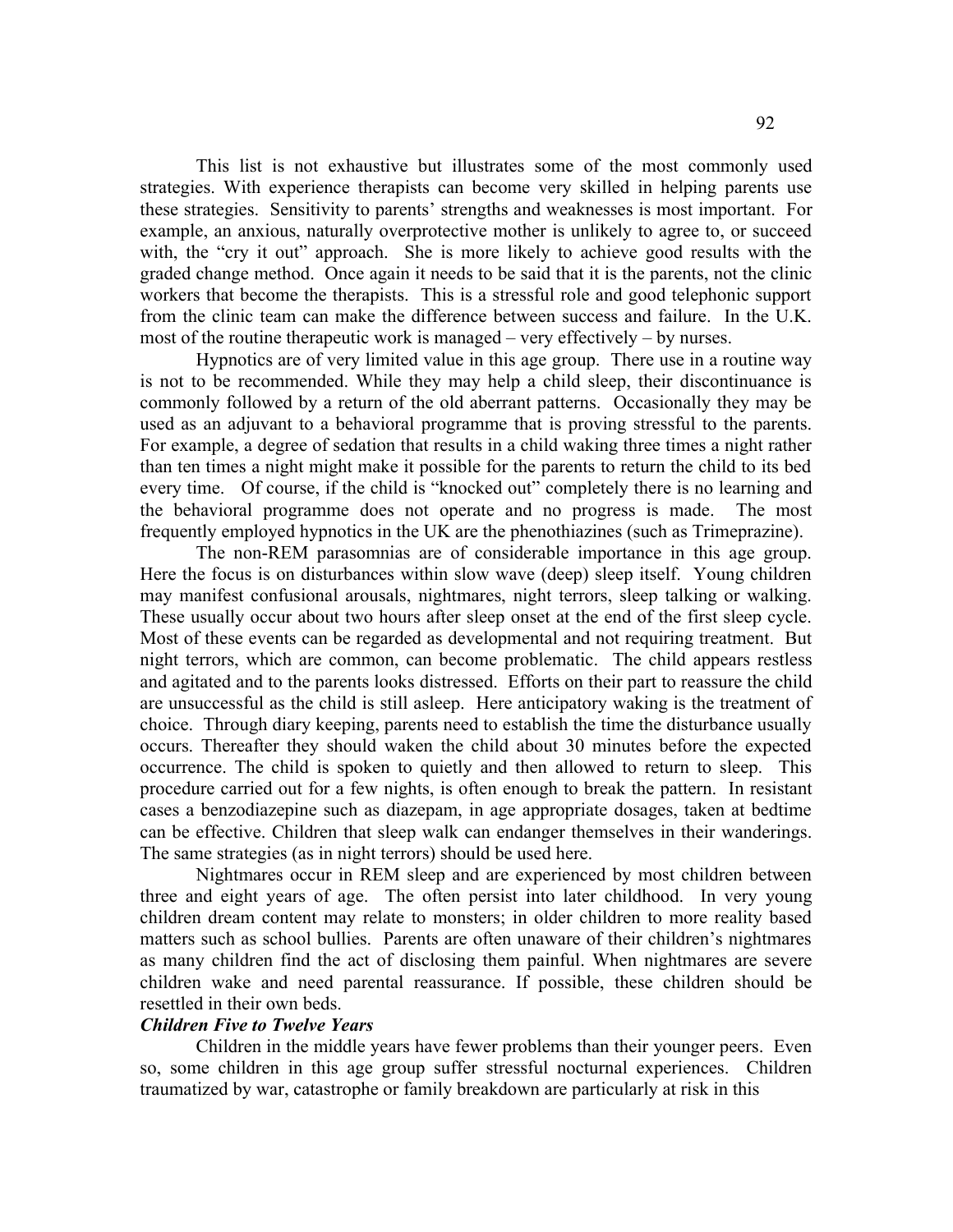respect. Night-time fears, sometimes linked to nightmares, can be troublesome. The child fights sleep. The fears may relate to imagined intruders, ghosts, creaking furniture or similar nebulous sources of anxiety. Psychotherapeutic help, behavioral, dynamic or both may be needed to eliminate these problems.

#### *Adolescence*

Adolescents need more sleep than their prepubertal peers and are more prone to sleep difficulties, which are often associated with psychological issues. <sup>5</sup> There is a trend, partly youth cultural, to stay up late. Stress and anxiety related to school work or social difficulties may come into play. Late settlers tend to be late risers. In severe cases this pattern amounts to be Delayed Sleep Phase Syndrome (DPPS). Sleep deprivation may result from this disturbance of the sleep/wake cycle; this, in turn, may lead to emotional disturbance and fall-off in school performance. Muddled use of hypnotics and stimulants such as amphetamine and caffeine can make matters worse. Early recognition of DPPS on the part of the adolescent or the family should lead to the institution of the principles of Sleep Hygiene. If this approach proves inadequate, melatonin 3-5 mg taken at the desired bedtime for two to three weeks will often restore the normal sleep/wake cycle.

# **Other Important Dyssomnias**

# *Obstructive Sleep Apnea Syndrome*

This disorder is characterized by repetitive episodes of upper airway obstruction during sleep, often causing a reduction in blood oxygen saturation. These apnoeic events cause frequent arousals and brief awakenings throughout the night. Snoring may be an indicator though most snoring in childhood is normal and benign. Obesity and abnormalities of the upper air passages sometimes contribute to the syndrome. Chronic upper respiratory infection is probably the commonest underlying cause. The sleep deprivation resulting from this syndrome can give rise to daytime behavior problems and hyperactivity. Reduction in slow wave sleep can affect growth hormone production and impair growth. Tonsillectomy and/or adenoidectomy can relieve the symptoms in about 70% of cases. <sup>2</sup> Continuous Positive Airway Pressure (CPAP) is rarely employed in childhood.

### *Narcolepsy*

The clinical features of narcolepsy are largely the result of intrusions of REM sleep into the waking state, namely, hypnagogic hallucinations (dream phenomena at sleep onset), sleep paralysis and cataplexy (muscular paralysis due to REM depolarization). Nocturnal sleep is often disorganized with frequent waking leading to daytime lethargy. The condition is in part genetically determined and tends to run in families. It is uncommon. When suspected, a full laboratory assessment is indicated. Sleep hygiene is important in its management. Midday naps sometimes reduce narcoleptic episodes. Medication with stimulants such as methylphenidate can be helpful but are often associated with troublesome side effects. Modern drugs such as modanifil look very promising.

#### *Rhythmic Movement Disorders*

Stereotyped movements such as head banging, rocking and rolling at bedtime and through the night are common in young children, particularly one to three year olds. Beyond the age of five such movements are rare but can then constitute a problem for the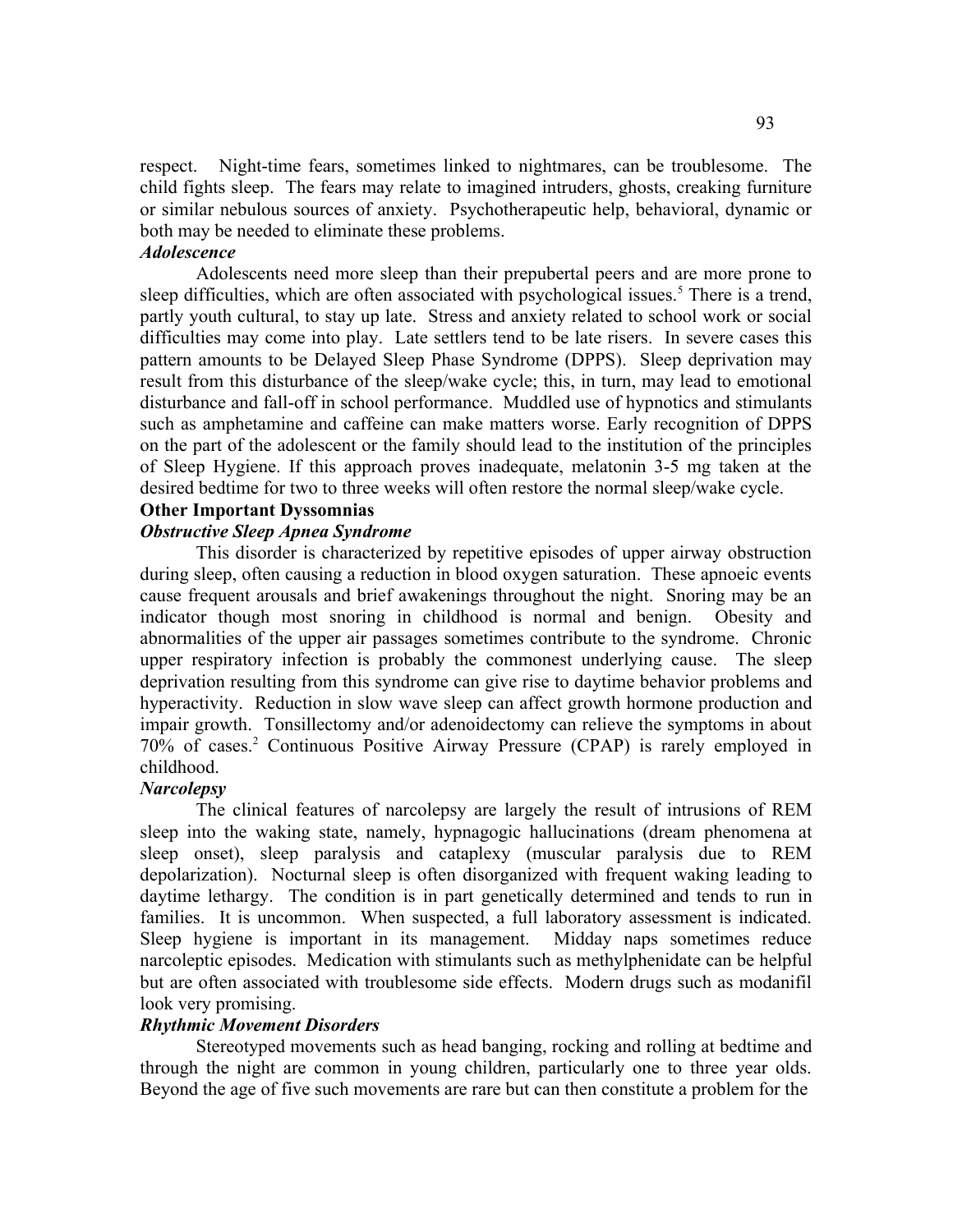child and the family. They tend to occur at sleep onset or during nocturnal arousals. Although an association with REM sleep has been described it is undoubtedly the case that the pattern is usually associated with sleep/wake transitions. Stereotypies occurring during the day and unrelated to sleep may well be indicative of autism or other serious pathology. Many treatment strategies have been devised without much success.<sup>6</sup>. Behavioral management has been shown to work but the programmes used were complex and difficult to organize. A recent report suggests that a controlled programme of sleep restriction combined with hypnotic administration can be effective.<sup>7</sup>

#### *Nocturnal Enuresis*

This condition used to be considered a deep sleep disorder. Wetting commonly occurs in the first half of the night. Its relationship to sleep physiology is complex. The problem is better managed in a general paediatric framework than a sleep clinic.

# *Disabled and Chronically Ill Children*

Children with developmental, physical and mental problems are particularly prone to sleep disorders. Studies in the last twenty years have found this to be the case with reference to the following conditions: learning disorder, autism, cerebral palsy, epilepsy, ADHD, eczema, asthma, depressive disorder, and visual impairment. This is by no means an exhaustive list. Neurophysiological factors play an important role in many of these disturbances. Emotional factors such as parental anxiety and communication problems also contribute to unsettled behavior at night. Consequences of such problems include daytime behavioral disturbance, educational underachievement and parental exhaustion leading to depression. In the presence of neurological damage medication such as melatonin can be helpful. But there is an over-riding need in this group as a whole for skilled behavioral therapy which can produce good results. Unfortunately, adequate therapeutic services are rarely available outside specialist centres. A project in Scotland – called Sleep Scotland – is trying to meet needs in this field. It seeks to impart sleep therapy skills to educational, health and social workers already in the community. Results so far look promising.

#### **DISCUSSION**

Assessing and managing sleep problems in standard pediatric and child mental health clinics are difficult. A case can be made out for small, part-time "special" clinics within the organization of larger children's facilities – these clinics staffed by professionals taking a special interest in this field. Much of the work can be carried out by non-medical personnel – psychologists and nurses in particular. On the diagnostic side there is scope for fruitful collaboration between child neurologists, child psychiatrists and pediatricians. For the majority of referrals sleep laboratory facilities are unnecessary.

#### **REFERENCES**

- 1. Richman N. A community survey of characteristics of one to two year olds with sleep disruptions. J Am Acad Child Psychiatry 1981; 20:281-291.
- 2. Mindell JA. Sleep disorders in children. Health Psychol 1993; 2:151-162.
- 3. Store G. Practitioner review: assessment and treatment of sleep disorders in children and adolescents. J Child Psychol Psychiatry 1998; 17:907-925.